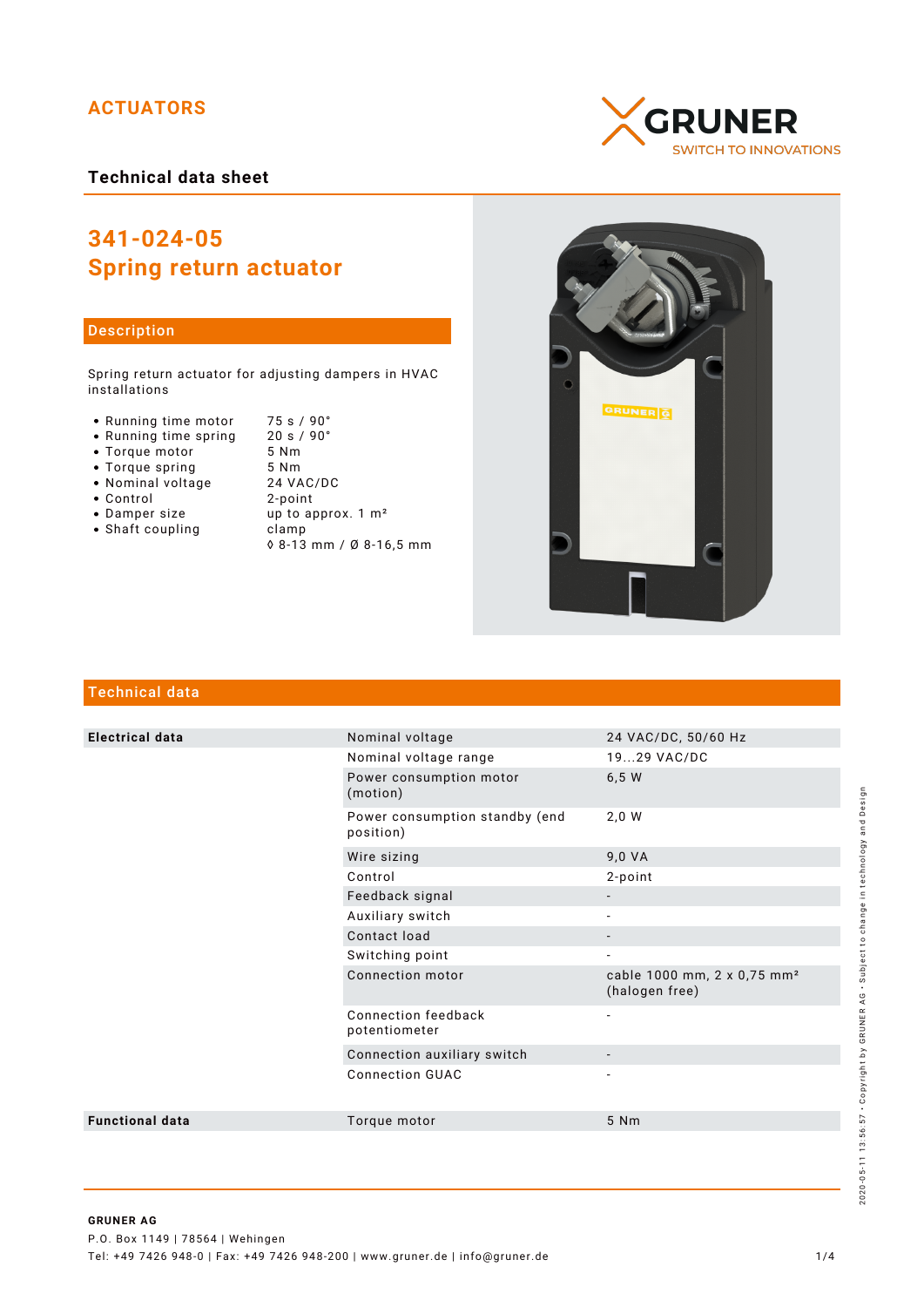

| <b>Technical data</b>      |                                         |                                                                   |
|----------------------------|-----------------------------------------|-------------------------------------------------------------------|
|                            |                                         |                                                                   |
| <b>Functional data</b>     | Torque spring                           | 5 Nm                                                              |
|                            | Damper size                             | up to approx. 1 m <sup>2</sup>                                    |
|                            | Synchronised speed                      | ±5%                                                               |
|                            | Direction of rotation                   | selected by mounting                                              |
|                            | Manual override                         | Manual operation                                                  |
|                            | Angle of rotation                       | 0°max. 95° can be limited with<br>adjustable mechanical end stops |
|                            | Running time motor                      | 75 s / 90°                                                        |
|                            | Running time spring                     | 20 s / 90°                                                        |
|                            | Sound power level motor                 | $<$ 45 dB(A)                                                      |
|                            | Sound power level spring                | $< 65 \text{ dB(A)}$                                              |
|                            | Shaft coupling                          | clamp $0.8 - 13$ mm / Ø 8-16,5 mm                                 |
|                            | Position indication                     | mechanical with pointer                                           |
|                            | Service life                            | $> 60000$ cycles $(0^{\circ}95^{\circ}0^{\circ})$                 |
|                            |                                         |                                                                   |
| <b>Safety</b>              | Protection class                        | III (safety extra-low voltage)                                    |
|                            | Degree of protection                    | IP 54                                                             |
|                            | <b>EMC</b>                              | CE (2014/30/EU)                                                   |
|                            | LVD                                     | CE (2014/35/EU)                                                   |
|                            | <b>RoHS</b>                             | CE (2011/65/EU - 2015/863/EU -<br>2017/2102/EU)                   |
|                            | Mode of operation                       | Typ 1 (EN 60730-1)                                                |
|                            | Rated impulse voltage                   | 0,8 kV (EN 60730-1)                                               |
|                            | Control pollution degree                | 3 (EN 60730-1)                                                    |
|                            | Ambient temperature normal<br>operation | $-30^{\circ}$ C +50 $^{\circ}$ C                                  |
|                            | Storage temperature                     | $-30^{\circ}$ C +80 $^{\circ}$ C                                  |
|                            | Ambient humidity                        | 595% r.H., non condensing (EN<br>$60730-1)$                       |
|                            | Maintenance                             | maintenance free                                                  |
| <b>Dimensions / Weight</b> | Dimensions                              | 145 x 75 x 70 mm                                                  |
|                            | Weight                                  | 1300g                                                             |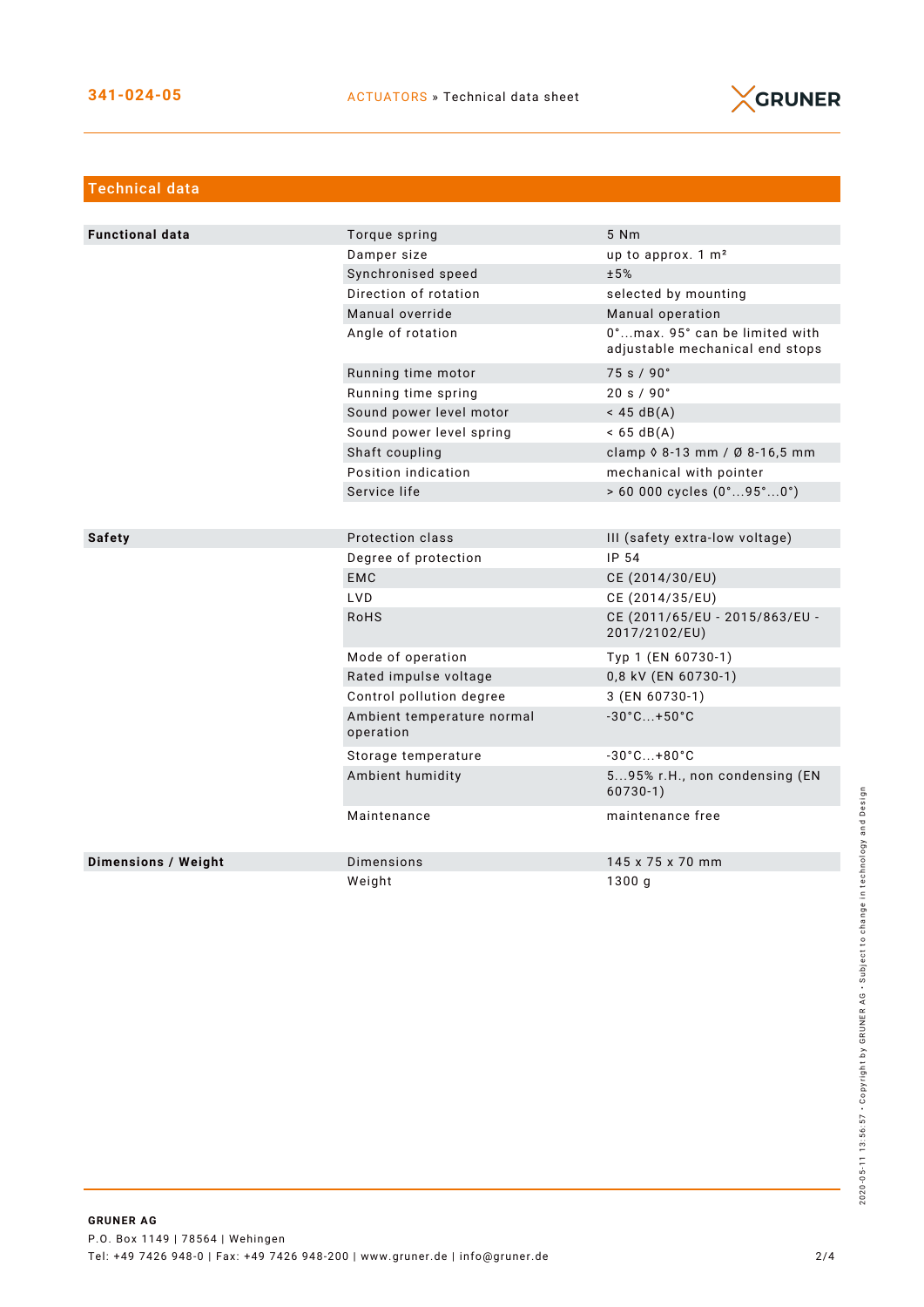

### Functionality / Properties

#### **Operating mode**

Connect power supply to wire 1+2, actuator drives to postion 1 while the pre-tensioned spring is wound up the same

time. If the power supply is interrupt, actuator drives back to position 0 by spring power. The actuator is still maintaining the minimum torque at the damper spindle.

The actuator is overload-proof, requires no limit switches and automatically stops when the end stop is reached.

#### Connector / Security Note



#### **Direct mounting**

Simple direct mounting on the damper shaft with a clamp, protection against rotating with enclosed anti-rotation lock or rather at intended attachment points.

#### **Manual override**

The actuator can be operated only manually while the power supply is off. The supplied lever is to open and lock the damper position. The lock stays until the power supply is put on.

#### **Safety remarks**

- Connect via safety isolation transformer!
- The device is not allowed to be used outside the specified field of application, especially in airplanes.
- It may only be installed by suitably trained personnel. Any legal regulations or regulations issued by authorities must be observed during assembly.
- The device may only be opened at the manufacturer´s site.
- The device is not allowed to be disposed of as household refuse. All locally valid regulations and requirements must be observed.
- When calculating the required torque, the specifications supplied by the damper manufacturer´s (crosssection, design, installation site), and the air flow conditions must be observed.